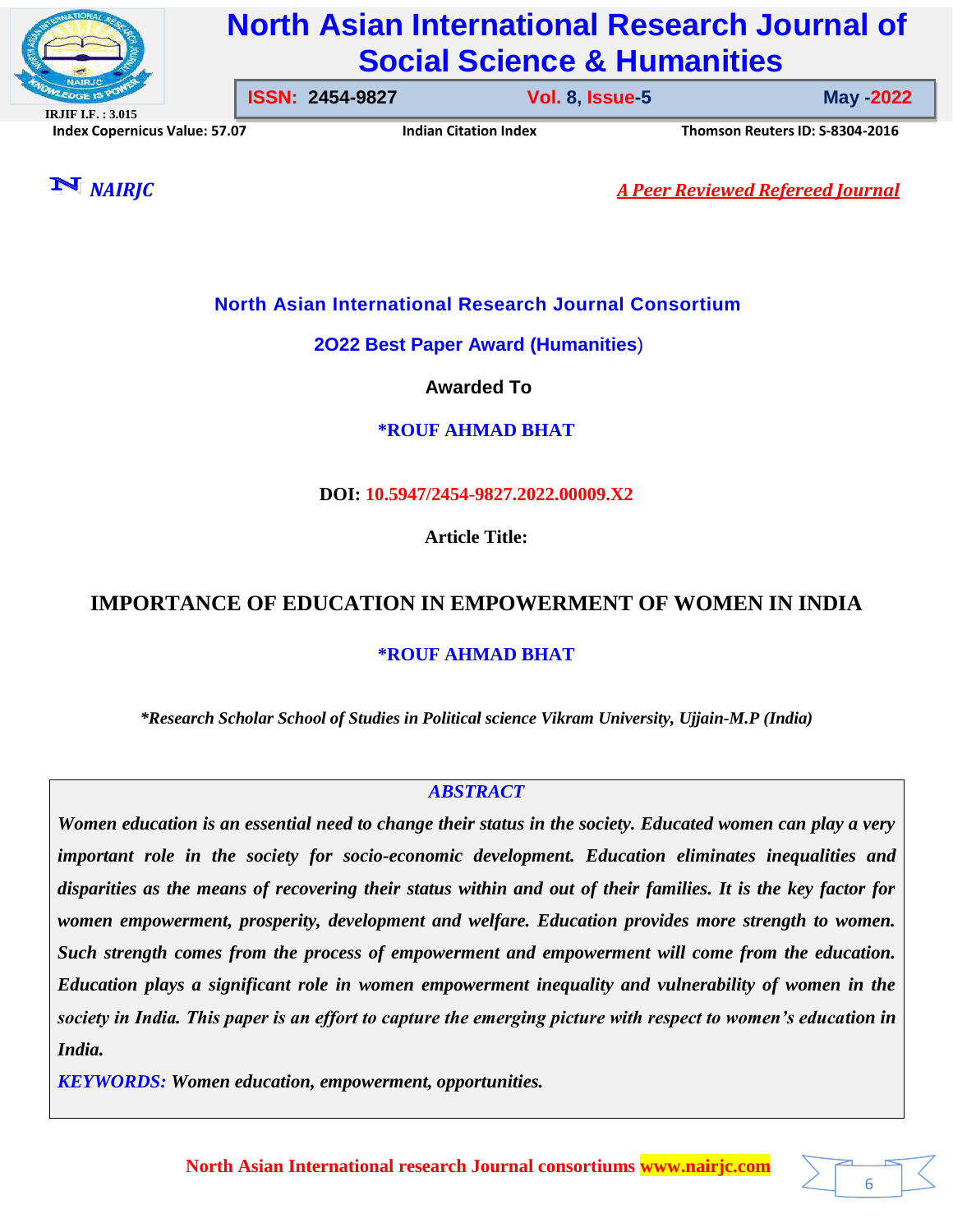## **INTRODUCTION**

Women play a very important role in the progress of a family, society and country. In order to make democracy successful in the country women education is necessary together with the men. Educated women are the real source of happiness in the family. Education is one of the milestones for women empowerment because it enables them to respond to the challenges, to confront their traditional role and change their life-style (Bhat, 2015). Education is considered as a basic requirement and a fundamental right for the citizens of any nation. It is a

powerful tool for reducing inequality as it can give people the ability to become independent. Women, who com

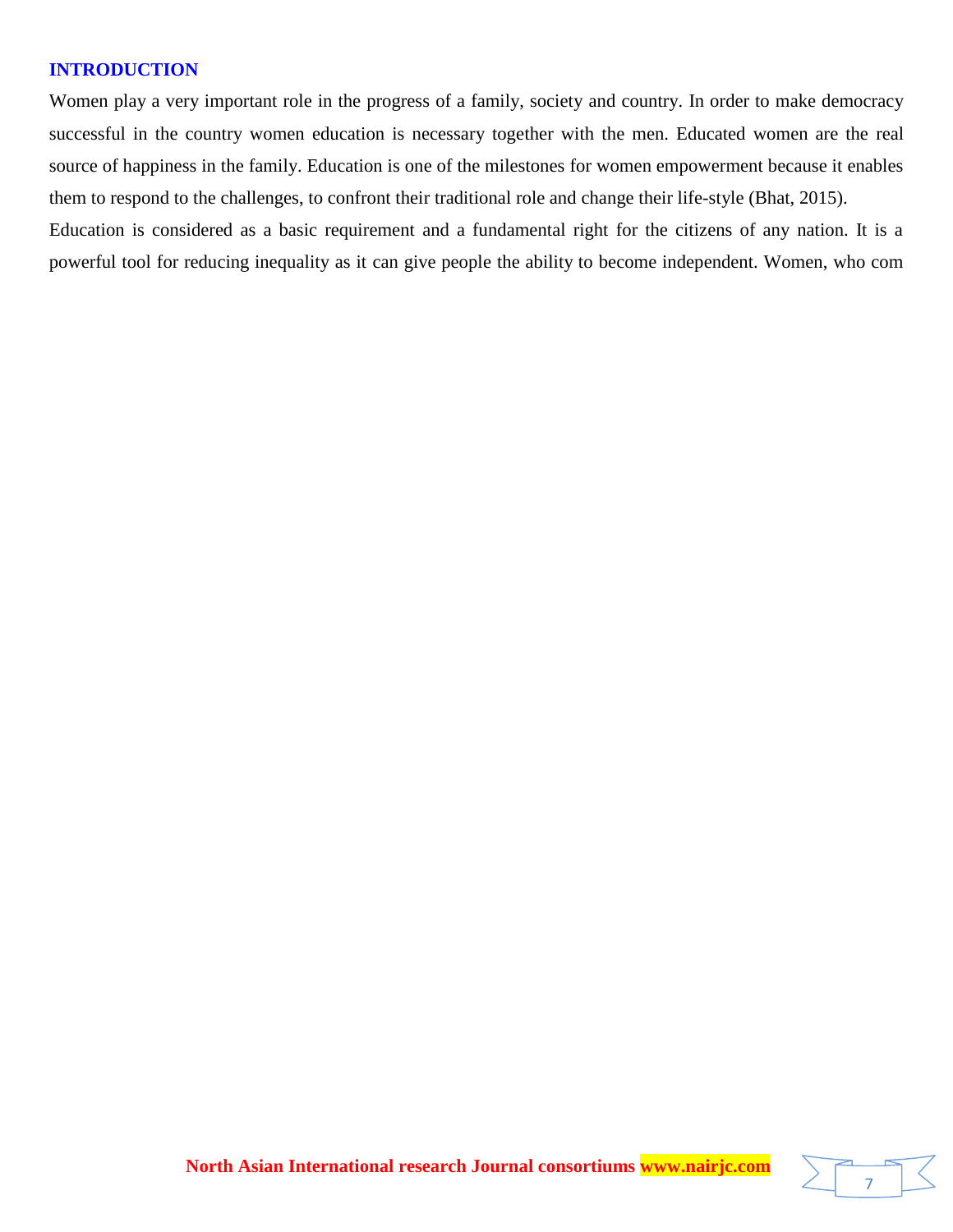Across discrimination in many spheres, have a particular need for this. Women Empowerment is a global issue and discussion on women political right are at the fore front of many formal and informal campaigns worldwide. The concept of women empowerment was introduced at the international women conference at NAROIBI in 1985.

Education is regarded as an important milestone of women empowerment because it enables them to face the challenges, to confront their traditional role and change their life. Education of women is the most powerful tool of change their position in the society. Still large womenfolk of our country are illiterate, backward, weak, and exploited. Education also reduces inequalities and functions as a means of improving their status within the family. Empowerment and capacity building provides women an avenue to acquire practical information and learning for their improved livelihoods. India can become a developed nation only if women contribute to the best of her capacity and ability which is possible when she is educated and empowered.

#### **WOMEN EDUCATION IN INDIA**

After Independence, women were liberated from the custom of in-house traditions. Higher education came into practice as the constitution framed the Right to Education. Article 45 of the Indian constitution talks about compulsory education for children. The new India surpassed the myth and stereotype of what is preferable and non-preferable to women.

Today, what we know about women's education is entirely different from the early stages. Women have already modified gender roles and eradicated some strong wrong beliefs from the minds of people. But now, women have started working towards achieving goals and being independent to make any situation favouring their interests. The holistic approach towards the working environment makes them dazzle even in the lame light.<sup>1</sup>

As per the 2011 Census, India's total literacy rate is 74%, and the women literacy rate is 65.46%, which is greater than the female literacy in 2001, i.e.54.16%. The female literacy rate from 1991-2001 increased by 14.87%, whereas the male literacy rate rose by 11.72%. The increase of female literacy rate was 3.15% more compared to the male literacy rate. $^{2}$ 

Below is the percentage of female literacy rate in different census years.

 $\frac{1}{1}$  core.ac.uk > download > pdf

<sup>&</sup>lt;sup>2</sup> https:/[/www.getmyuni.com/articles/women-education-in-india](http://www.getmyuni.com/articles/women-education-in-india)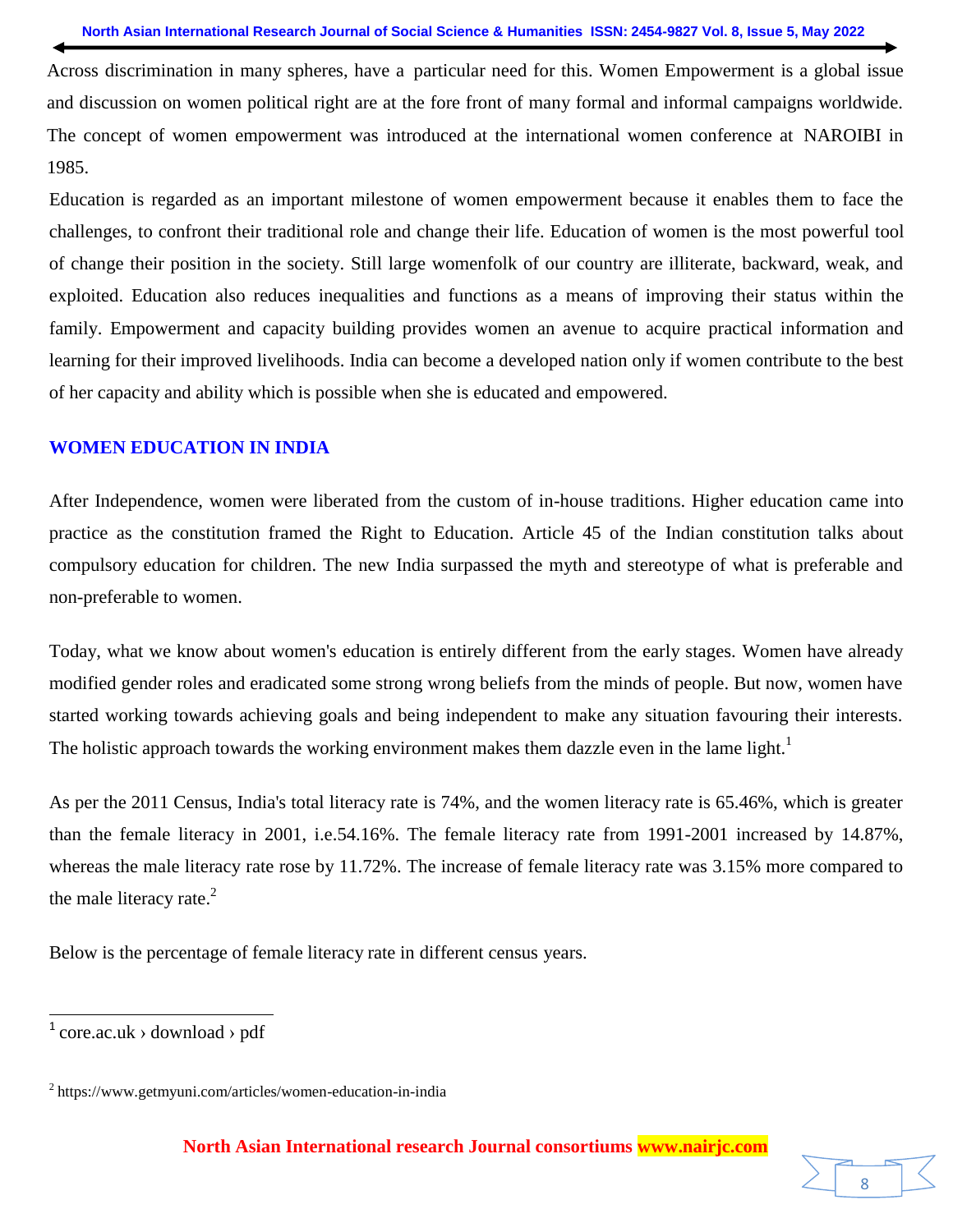Census Year Female (Per Cent) Total Population (Per Cent)

| 1951 | 8.9  | 18.3 |
|------|------|------|
| 1961 | 15.4 | 28.3 |
| 1971 | 22   | 34.5 |
| 1981 | 29.8 | 43.6 |
| 1991 | 39.8 | 52.2 |
| 2001 | 53.7 | 64.8 |
| 2011 | 64.6 | 74   |

#### Female Literacy Rate in India

## **BARRIERS OF WOMEN EDUCATION**

After witnessing India's rapidly deteriorating sex ratio (2011: 918 girls for 1,000 boys), the government initiated the 'Beti Bachao, Beti Padhao' programme in 2014. The program aims to provide survival, safety, and education to the girl child. Through acknowledging the importance of girl child academic and extracurricular achievements, the program believes that this inclusiveness can fight female foeticide.

However, there are many challenges to girl child education that the ministries of Women and Child Development, Health and Family Welfare, and Human Resource Development need to address in with the involvement of civil society.

#### **1. Civic bodies support**

Long terms programmes for girl child education involve on-ground, constant civic body support, through local governance in districts with poor girl child education. Poor girl child education is a symptom of poor local administration. To address this, civil society workers working on girl child empowerment issues like female foeticide, education, and welfare services must regularly meet, consult, and chart out action plans with Divisional Commissioner and other representatives. These programmes must be supported by local police, members of legislative assembly, and other influential people.

9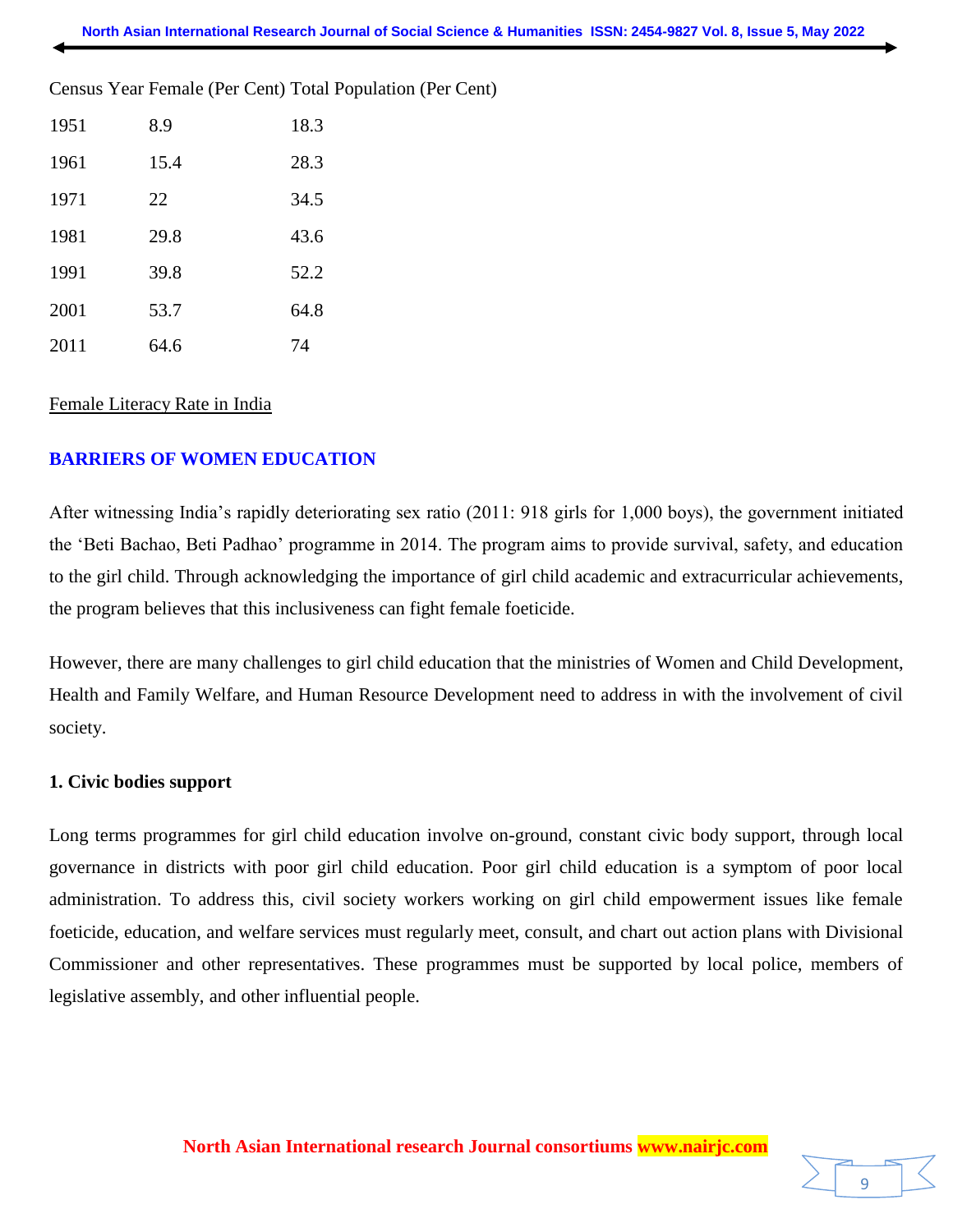#### **2. Changing administration**

After intensive dialogue, civil society and local officials are able to develop knowledge and insight sharing relationships at the local governance level. Then, due to official reasons, local officers are transferred quickly, causing officials and NGO workers to must develop new relationships. Newly appointed officials need time to be educated and apprised of the needs of NGOs, and the girl children in their respective districts.

#### **3. Safety of NGO workers**

Women officials face hostile work conditions in India's poorer regions, such as unwanted advances and harassment. This is the very mind-set that they are attempting to end – that women cannot be empowered. This societal structure arises due to decades of patriarchal thinking and regressive local governance. Volunteers visiting to counsel young girls and communities face these challenges regularly.

#### **4. Obsession with marriage**

Among large swathes of India's population, there is a longstanding obsession with having girls married as early as possible – preferably to people in their own castes and sects. Women are, therefore 'destined' only to be subservient housewives. As they are considered 'someone else's wealth', it is only logical for many to consider female foeticide. Therefore, women's education promotion must involve parents, brothers and all Indians to promote a woman's autonomy an independent decision making. Both men and women, in all roles, must be education that women are equals, in every arena.

## **5. Accountability of officials**

The success of girl child education reforms will need measurable accountability from civic administration. For example, as per the 'Beti Padhao' programme, the Divisional Commissioners will be assessed for their ability in showing a 10-point increase in the child sex ratio. This and other accountability measures must be enforced.<sup>3</sup>

# **THE NECESSITY OF WOMEN'S EDUCATION IN INDIA**

For more than 2,000 years, from about BC 300, there was practically no education for women in India. Only a few women of the upper castes and upper classes were given some education at home. But, even here, there was tremendous social resistance.

**North Asian International research Journal consortiums www.nairjc.com**

<sup>3</sup> https:/[/www.savethechildren.in/education/five-barriers-in-the-way-of-girls-education-in](http://www.savethechildren.in/education/five-barriers-in-the-way-of-girls-education-in-)india/?gclid=EAIaIQobChMIweWL\_dua9wIV5JNmAh3VNwd6EAMYAiAAEgKh D\_BwE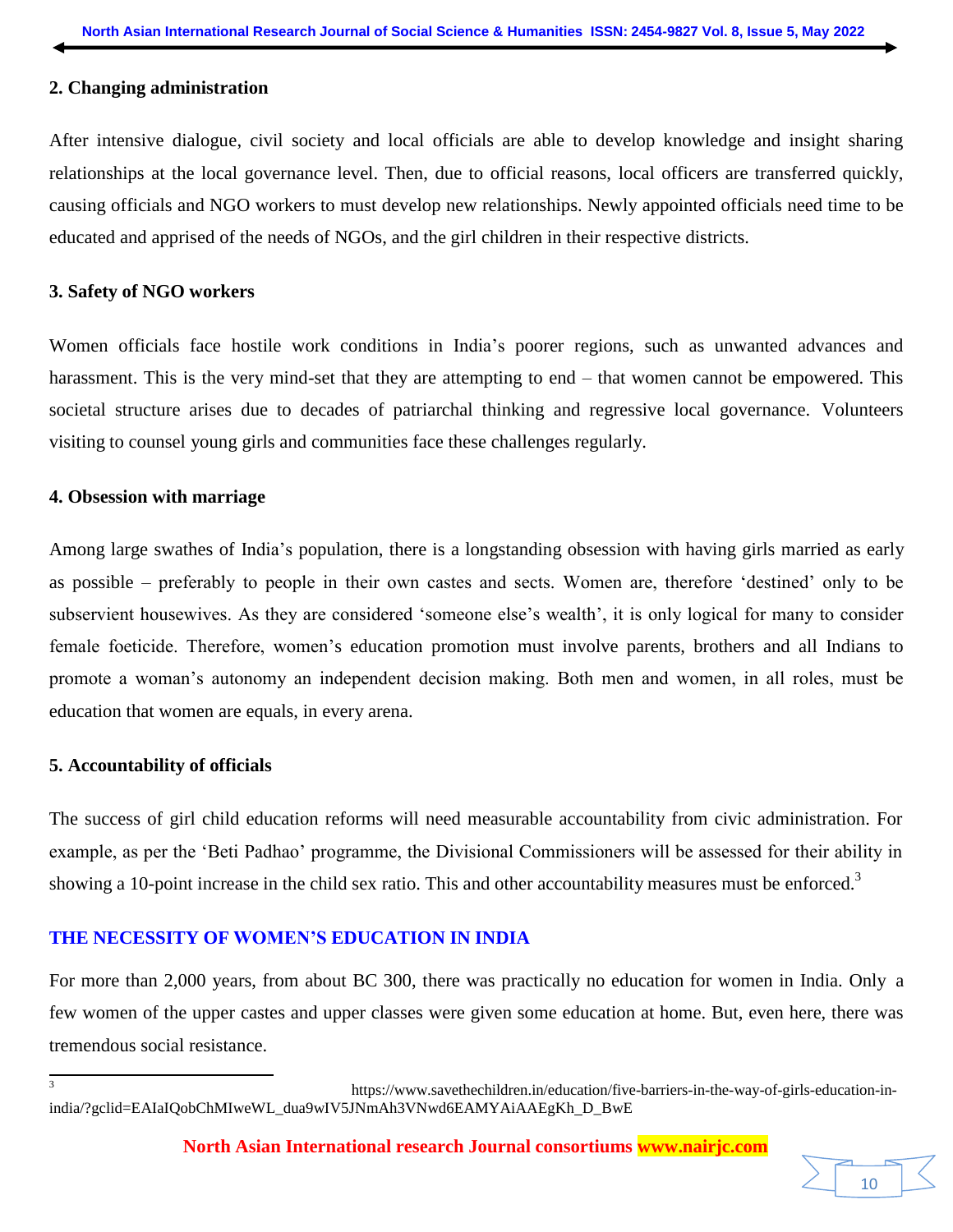Literacy of women at that time was looked upon as a disgrace. The notion of providing education to female children never entered into the minds of parents. A superstitious feeling was alleged to exist in the majority of the Hindu families that a girl taught to read and write will soon become a widow after marriage.

According to the report of the National Committee on Women's Education (1959), 'It cannot be denied that the general picture of the education of women was the most unsatisfactory and women received practically no formal instruction whatever, except for the little domestic instruction that was available to the daughter of the upper class families.'

It was the American mission which first started a school for girls in Bombay (now Mumbai) in 1824. According to the figures available, by 1829 within five years as many as 400 girls were enrolled in this school. Then, in the first decade of the 19th century, with the efforts of the missionaries as well as the Indian voluntary organizations, some girls' primary schools, particularly in Bombay, Bengal and Madras states, started.

The government also took the responsibility to promote primary education in general and that of the girls in particular. However, government efforts could not go a long way due to the Indian War of Independence of 1857.

After the war municipal committees and other local bodies were encouraged to open primary schools. In the year 1870, training colleges for women were established for the first time and women were trained to become teachers in girls' schools. As a result of all these efforts, great progress was made in girl's education in the last quarter of the 19th century.  $4\overline{ }$ 

However, in spite of these, there was a great gap between the education of men and women. It was estimated that for every 1,000 boys at schools, the number of girls was only 46. At the beginning of the 19th century there was hardly any literate woman in the country excepting a few in the aristocratic houses. It astonishes that by the end of the century hundreds of thousands of girls were enrolled in the newly opened institutions all over the country.

Though girls and women have made much educational gains in recent years, but still have a long way to go before their historic educational disadvantage is eradicated. The education system of India, like many other social institutions, has long been discriminatory towards the women. In 1916 SNDT Women University in Bombay became the first institution of higher learning to admit female students.



<sup>&</sup>lt;sup>4</sup> files.eric.ed.gov > fulltext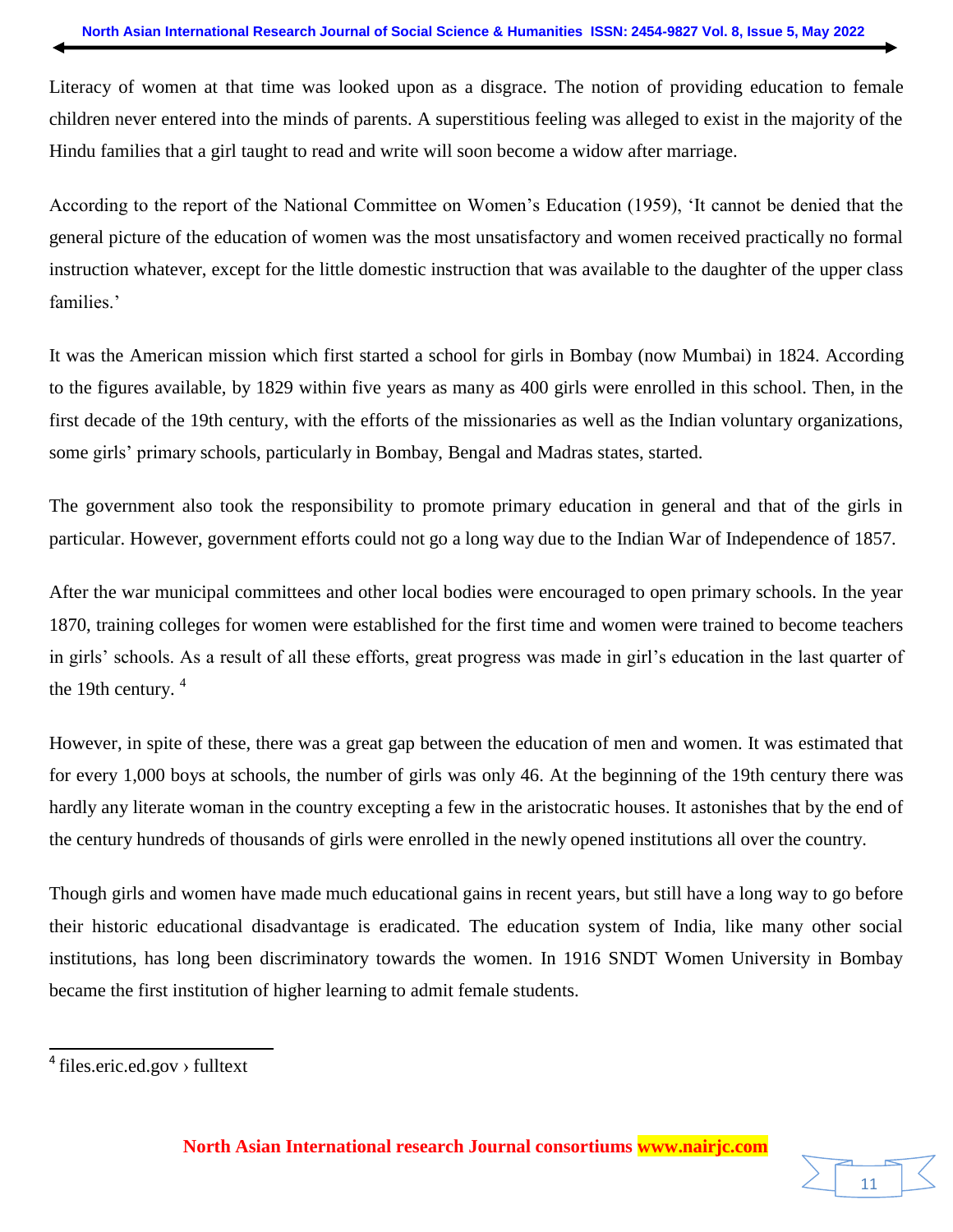It had a number of high schools and colleges affiliated to it. In the beginning, it was (and is still) believed that women should aspire to become good wives and mothers, not intellectuals, doctors, lawyers etc. Women used to wash men's clothing, cared for their rooms and served them meals. They were forbidden to speak in public (these practices are more or less still continuing).

The proportion of women students has increased steadily after independence and mostly in the last decade. The literacy rate of women has gone up from 8.86 per cent in 1951 to 29.75 per cent in 1981, 39.29 per cent in 1991 to 54.16 per cent in 2001.<sup>5</sup>

# **IMPORTANCE OF GIRLS EDUCATION FOR INDIA'S DEVELOPMENT**

The importance of girls' education is paramount. The long-term benefits of girl education can help a society grow holistically and lead to true women empowerment which can have far-reaching impacts. We need to make collective efforts to ensure that girls get the required opportunities to learn.

Gone are the times when people used to think that it was unnecessary to send girls to school. In the current times, women are competing with men in all spheres of life. Today, people not only understand the importance of quality education, but also send their daughters to school. It's an undeniable truth that girls' education can bring about a phenomenal change in the society.

However, things remain unchanged in several rural parts of India, where people still don't send their daughters to schools due to cultural and financial reasons. While some people think that girls should know nothing apart from household chores, others simply can't afford to give their daughters proper education.

There are several advantages of educating girls. Educated girls grow up to become educated women who can play an important role in the development of society. Let's look into some other advantages of sending girls to school.

1. Education not only empowers a grown up girl, but also makes her economically independent. Economic independence makes a woman feel confident about herself and gives her a sense of accomplishment. Empowerment of girls and women also forms a strong base in the fight against the issue of genderinequality.

12

<sup>5</sup> https://www.google.co.in/url?esrc=s&q=&rct=j&sa=U&url=https:/[/www.yourarticlelibrary.com/essay/the-necessity-of-womens](http://www.yourarticlelibrary.com/essay/the-necessity-of-womens-)education-in-india-